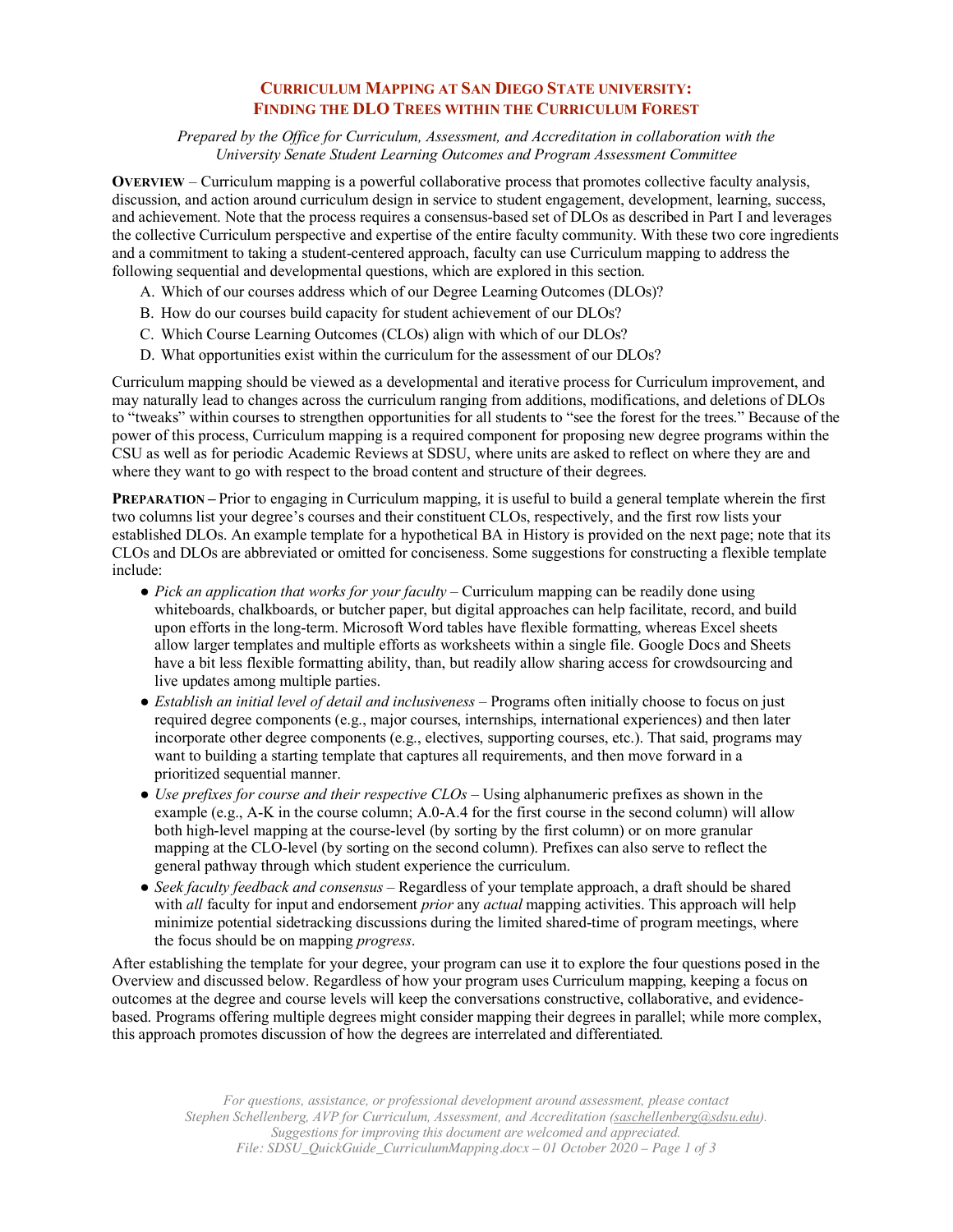| Course                        | Course Learning<br>Outcome (CLO) | DLO1.<br>Compare | DLO <sub>2</sub> .<br>Describe | DLO <sub>3</sub> .<br>Construct | DI.04.<br>Differentiate |
|-------------------------------|----------------------------------|------------------|--------------------------------|---------------------------------|-------------------------|
| A. HIST101 (GE Gateway)       | A.0.                             |                  |                                |                                 |                         |
|                               | A.1. Describe                    |                  |                                |                                 |                         |
|                               | A.2. Estimate                    |                  |                                |                                 |                         |
|                               | A.3. Interpret                   |                  |                                |                                 |                         |
|                               | A.4. Analyze                     |                  |                                |                                 |                         |
| B. HIST204 (Major Gateway)    | B.0.                             |                  |                                |                                 |                         |
| C. HIST230 (Prereq: A or B)   | C.0.                             |                  |                                |                                 |                         |
| D. HIST320 (Prereq: $C$ )     | D.0                              |                  |                                |                                 |                         |
| E. HIST330 (Prereq: $C$ )     | E.0.                             |                  |                                |                                 |                         |
| F. HIST390 (Prereq: $C$ )     | F.0.                             |                  |                                |                                 |                         |
| G. HIST420 (Prereq: D/E/F)    | G.0.                             |                  |                                |                                 |                         |
| H. HIST450 (Prereq: $D/E/F$ ) | H.0.                             |                  |                                |                                 |                         |
| I. HIST440 (Prereq: $D/E/F$ ) | I.0.                             |                  |                                |                                 |                         |
| J. International Experience   | J.0.                             |                  |                                |                                 |                         |
| K. HIST480 (Pre/Coreq: G/H/I) | $K.0$ .                          |                  |                                |                                 |                         |

**A. WHICH OF OUR COURSES ADDRESS WHICH OF OUR DLOS?** – This mapping activity is a natural first step, can be completed prior to a faculty meeting, and builds a basic framework for more detailed mapping efforts. To start, sort the finalized template by the "Course" column and hide or delete the "CLO" column so that attention is squarely focused on the course level. This version can then be shared with each faculty member with a request that they (1) consider the courses for which they frequently serve as the primary instructor(s) and (2) add their initials to the cells where these courses build capacity for student achievement for a given DLO. Multiple instructors for the same course may well mark different DLOs, which represents an opportunity for discussion in and of itself! Once these efforts are compiled and shared, the faculty can then discuss *in person* the distribution of connections within the resulting course-DLO map. Ideally, this discussion will naturally segue into what constitutes capacitybuilding towards student achievement of a given DLO at the course level (see the next activity) during the same faculty meeting.

**B. HOW DO OUR COURSES BUILD CAPACITY FOR STUDENT ACHIEVEMENT OF OUR DLOS? –** This mapping activity builds on the above by having faculty collectively discuss and code the relative level of capacity building in each of their marked courses for a given DLO. Three of many sets of codes are:

**I/P/D: I**ntroduced, **P**racticed, and **D**emonstrated (student-centered; preferred here)

**I/R/B: I**ntroduced, **R**einforced, and **E**mphasized (teacher-centered)

**B/I/A: B**asic, **I**ntermediate, and **A**dvanced (competency-centered)

An outcome of this activity is a shared and transparent understanding of *how* the curriculum *currently* builds capacity for student achievement for *each* of its DLOs as well as the discovery of Curriculum "gaps and overlaps" that might surface in the form of such statements as:

*"Students are Introduced to DLO-1 in these three lower-division courses, but never given the opportunity to Practice or Demonstrate achievement of DLO-1 later on. Is DLO-1 necessary? If not, let's remove it. If so, where can we provide opportunities for students to practice and demonstrate achievement in this area later in the curriculum?"*